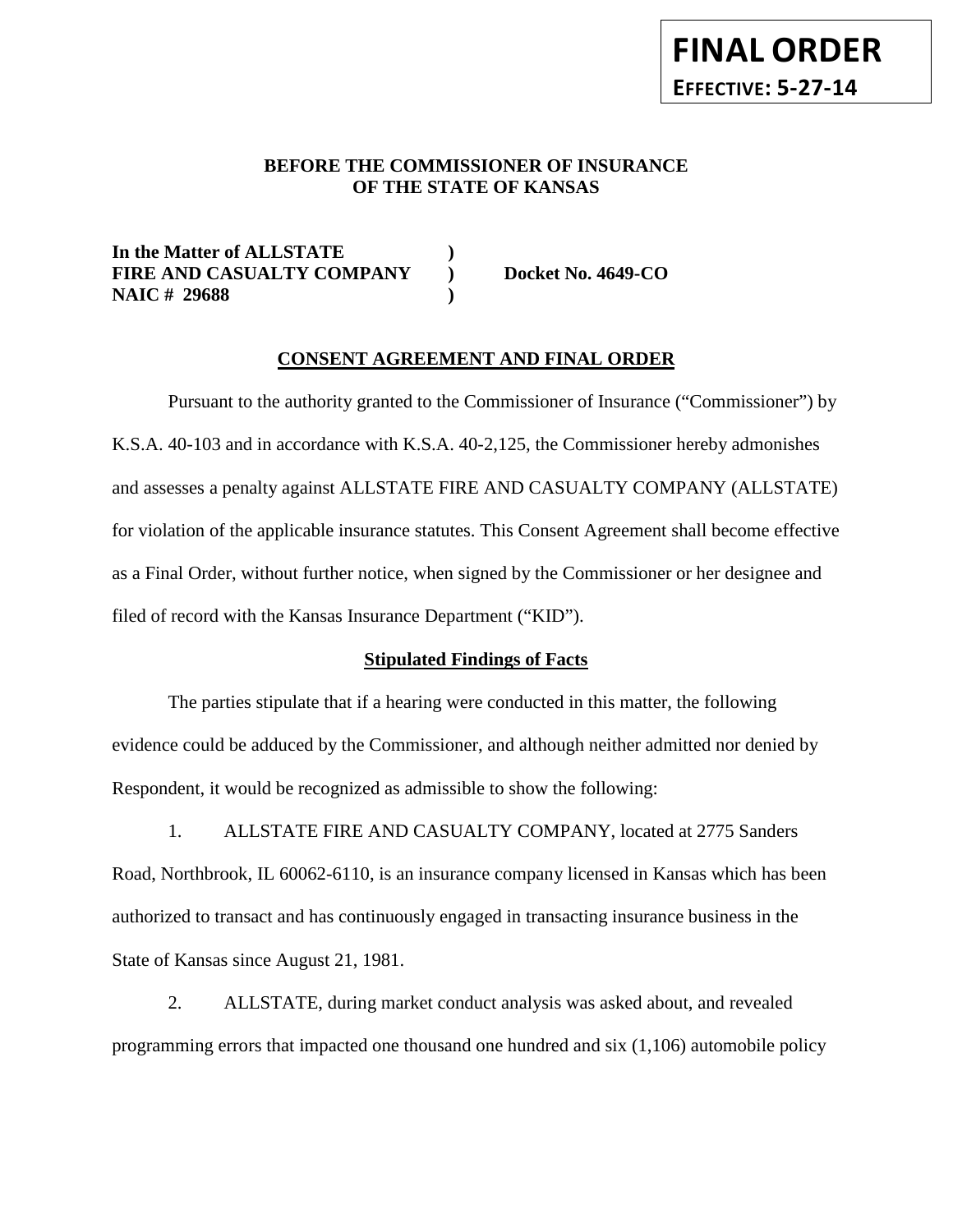holders in Kansas, resulting in overcharges for which ALLSTATE paid refunds totaling

\$62,079.11, including interest.

3. ALLSTATE, upon investigation, had been charging rates inconsistent from the

rates filed with the Kansas Insurance Department.

#### **Applicable Law**

#### K.S.A. 40-103 states:

"The commissioner of insurance shall have general supervision, control and regulation of corporations, companies, associations, societies, exchanges, partnerships, or persons authorized to transact the business of insurance, indemnity or suretyship in this state and shall have the power to make all reasonable rules and regulations necessary to enforce the laws of this state relating thereto."

#### K.S.A. 40-955(a) states:

"Every insurer shall file with the commissioner, except as to inland marine risks where general custom of the industry is not to use manual rates or rating plans, every manual of classifications, rules and rates, every rating plan, policy form and every modification of any of the foregoing which it proposes to use. Every such filing shall indicate the proposed effective date and the character and extent of the coverage contemplated and shall be accompanied by the information upon which the insurer supports the filings. A filing and any supporting information shall be open to public inspection after it is filed with the commissioner, except that disclosure shall not be required for any information contained in a filing or in any supporting documentation for the filing when such information is either a trade secret or copyrighted. For the purposes of this section, the term "trade secret" shall have the meaning ascribed to it in K.S.A. 60-3320, and amendments thereto. An insurer may satisfy its obligations to make such filings by authorizing the commissioner to accept on its behalf the filings made by a licensed rating organization or another insurer. Nothing contained in this act shall be construed to require any insurer to become a member or subscriber of any rating organization. "

#### K.S.A.  $40-2,125(a)(1)$  states, in pertinent part:

"If the commissioner determines after notice and opportunity for a hearing that any person has engaged in or is engaging in any act or practice constituting a violation of any provision of Kansas insurance statutes or any rule and regulation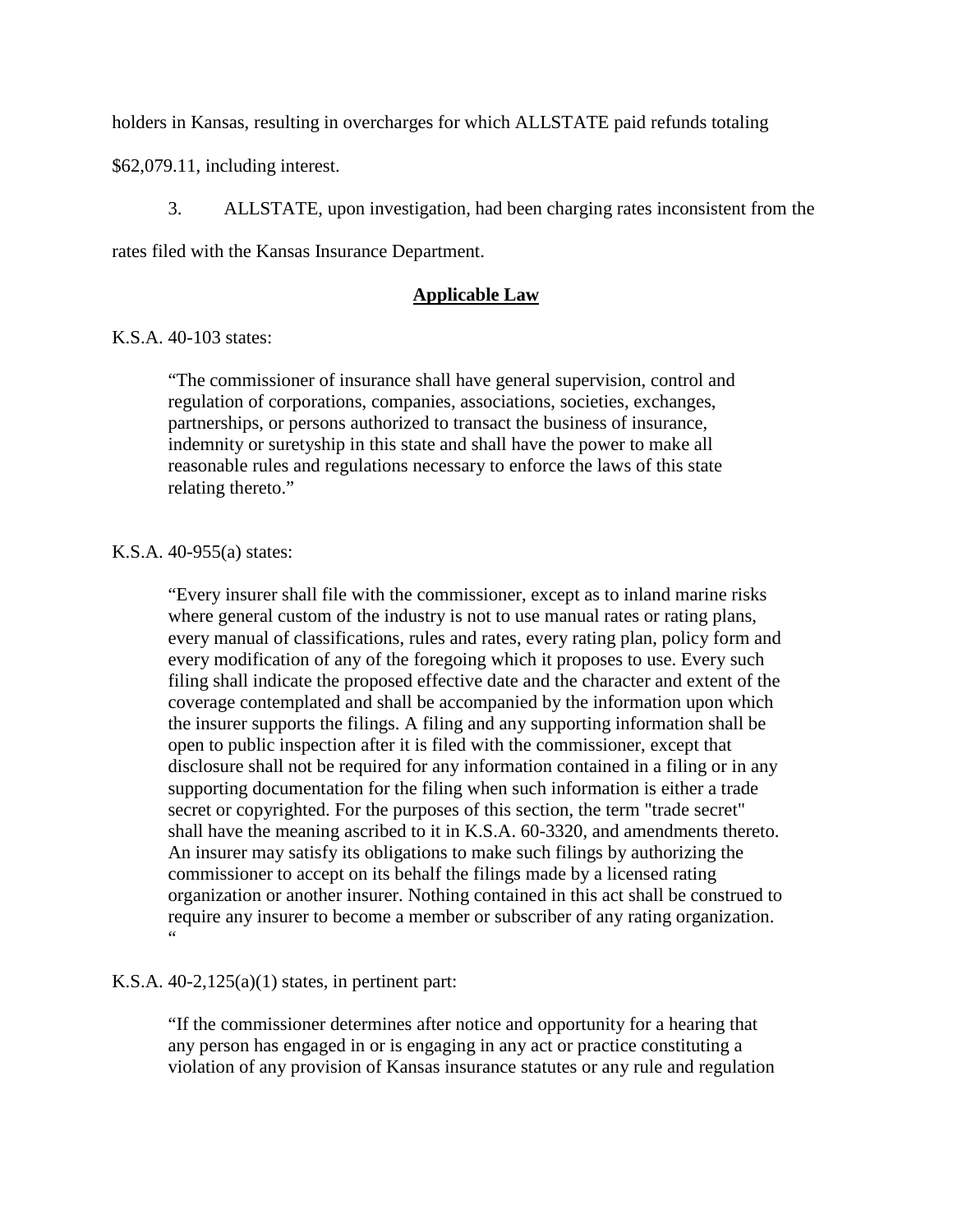or order thereunder, the commissioner may in the exercise of discretion, order any one or more of the following:

(1) Payment of a monetary penalty of not more than \$1,000 for each and every act or violation, unless the person knew or reasonably should have known such person was in violation of the Kansas insurance statutes or any rule or regulation or order thereunder, in which case the penalty shall be not more than \$2,000 for each and every act or violation."

#### **Conclusions of Law**

The Commissioner has jurisdiction over ALLSTATE and the subject matter of this proceeding. The parties are in agreement on Paragraphs #1 through #3 and the Applicable Law enumerated above.

## **IT IS THEREFORE, AGREED UPON BY THE COMMISSIONER OF INSURANCE AND ALLSTATE FIRE AND CASUALTY COMPANY:**

ALLSTATE neither admits nor denies the allegations set forth in Paragraphs #1 through #3 above.

1. ALLSTATE's implementation of a new rate/rule in Kansas inconsistent with its

filed rates/rules constitutes a violation of K.S.A. 40-955(a).

2. While neither admitting nor denying the above allegation, and in an effort to resolve this matter fully and fairly, pursuant to K.S.A. 40-2,125(a)(1), ALLSTATE is hereby ordered to pay a monetary penalty, due and payable to the Kansas Insurance Department, in the amount of TEN THOUSAND DOLLARS (\$10,000).

3. Pursuant to K.S.A. 77-415(b)(2)(A), this order is designated by KID as precedent.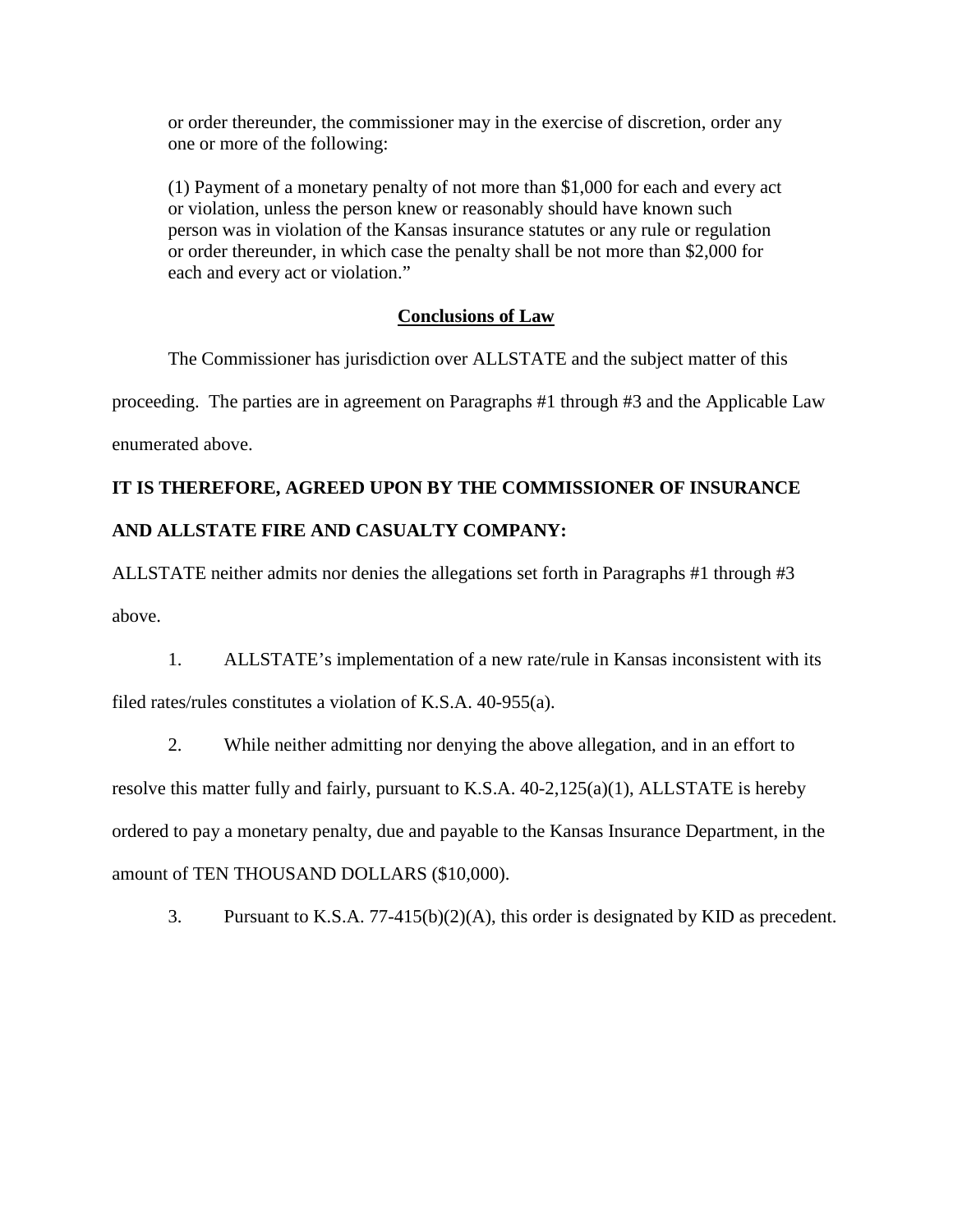# **IT IS SO ORDERED THIS \_\_27th\_\_ DAY OF MAY, 2014, IN THE CITY OF TOPEKA, COUNTY OF SHAWNEE, STATE OF KANSAS.**



| $\angle$ s/ Sandy Praeger<br><b>Sandy Praeger</b> |
|---------------------------------------------------|
| Commissioner of Insurance                         |
| BY:                                               |
|                                                   |

 $\angle$ s/ John Wine

John Wine

General Counsel

### **Stipulation**

The undersigned stipulates and agrees to the above findings fact and conclusions of law and

waives its rights to administrative hearing and judicial review of the Commissioner's Order.

\_/s/ Joann P. Frobe\_\_\_\_\_\_\_\_\_\_\_\_\_\_\_\_\_\_\_\_\_ Joann Frobe, State Manager Allstate Fire and Casualty Company